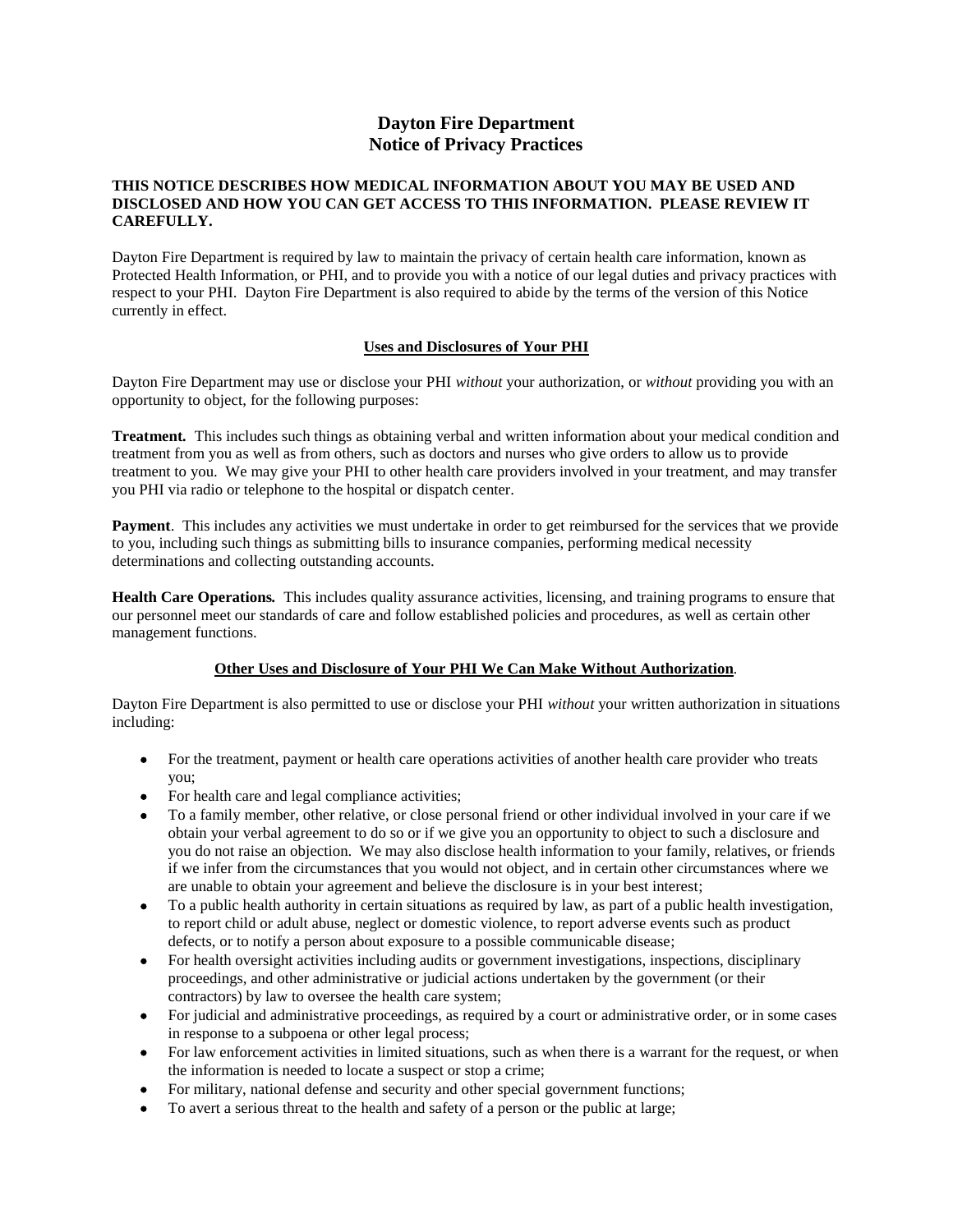- For workers' compensation purposes, and in compliance with workers' compensation laws;
- To coroners, medical examiners, and funeral directors for identifying a deceased person, determining cause of death, or carrying on their duties as authorized by law;
- If you are an organ donor, we may release health information to organizations that handle organ procurement or organ, eye or tissue transplantation, or to an organ donation bank, as necessary to facilitate organ donation and transplantation; and
- For research projects, but this will be subject to strict oversight and approvals and health information will be released only when there is a minimal risk to your privacy and adequate safeguards are in place in accordance with the law.
- Dayton Fire Department may also use or disclose health information about you in a way that does not personally identify who you are.

# **Uses and Disclosures of Your PHI That Require Your Written Consent**

Any other use or disclosure of PHI, other than those listed above, will only be made with your written authorization (the authorization must specifically identify the information we seek to use or disclose, as well as when and how we seek to use or disclose it). Specifically, we must obtain your written authorization before using or disclosing your: (a) psychotherapy notes, other than for the purpose of carrying out our own treatment, payment or health care operations purposes, (b) PHI for marketing when we receive payment to make a marketing communication; or (c) PHI when engaging in a sale of your PHI. **You may revoke your authorization at any time, in writing, except to the extent that we have already used or disclosed medical information in reliance on that authorization.**

# **Your Rights Regarding Your PHI**

As a patient, you have a number of rights with respect to your PHI, including:

**Right to access, copy or inspect your PHI**. You have the right to inspect and copy most of the medical information that Dayton Fire Department collects and maintains about you. If the PHI is maintained in electronic format, you may request an electronic form or format if it is readily producible. In addition, if you request that we transmit a copy of your PHI directly to another person, we will do so provided your request is in writing, signed by you (or your representative), and you clearly identify the designated person and where to send the copy of your PHI. In limited circumstances, we may deny you access to your medical information, and you may appeal certain types of denials. We have available forms to request access to your PHI, and we will provide a written response if we deny you access and let you know your appeal rights. If you wish to inspect and copy your medical information, you should contact our HIPAA Compliance Officer. We will normally provide you with access to this information within 30 days of your written request.

**Right to request an amendment of your PHI**. You have the right to ask Dayton Fire Department to amend protected health information that we maintain about you. Requests for amendments to your PHI should be made in writing and you should contact our HIPAA Compliance Officer if you wish to make a request for amendment and fill out an amendment request form.

When required by law to do so, we will amend your information within 60 days of your request and will notify you when we have amended the information. We are permitted by law to deny your request to amend your medical information in certain circumstances, such as when we believe that the information you have asked us to amend is correct.

**Right to request an accounting of uses and disclosures of your PHI**. You may request an accounting from us of disclosures of your medical information. If you wish to request an accounting of disclosures of your PHI that are subject to the accounting requirement, you should contact our HIPAA Compliance Officer and make a request in writing.

You have the right to receive an accounting of certain disclosures of your PHI made within six (6) years immediately preceding your request. But, we are not required to provide you with an accounting of disclosures of your PHI: (a) for purposes of treatment, payment, or healthcare operations; (b) for disclosures that you expressly